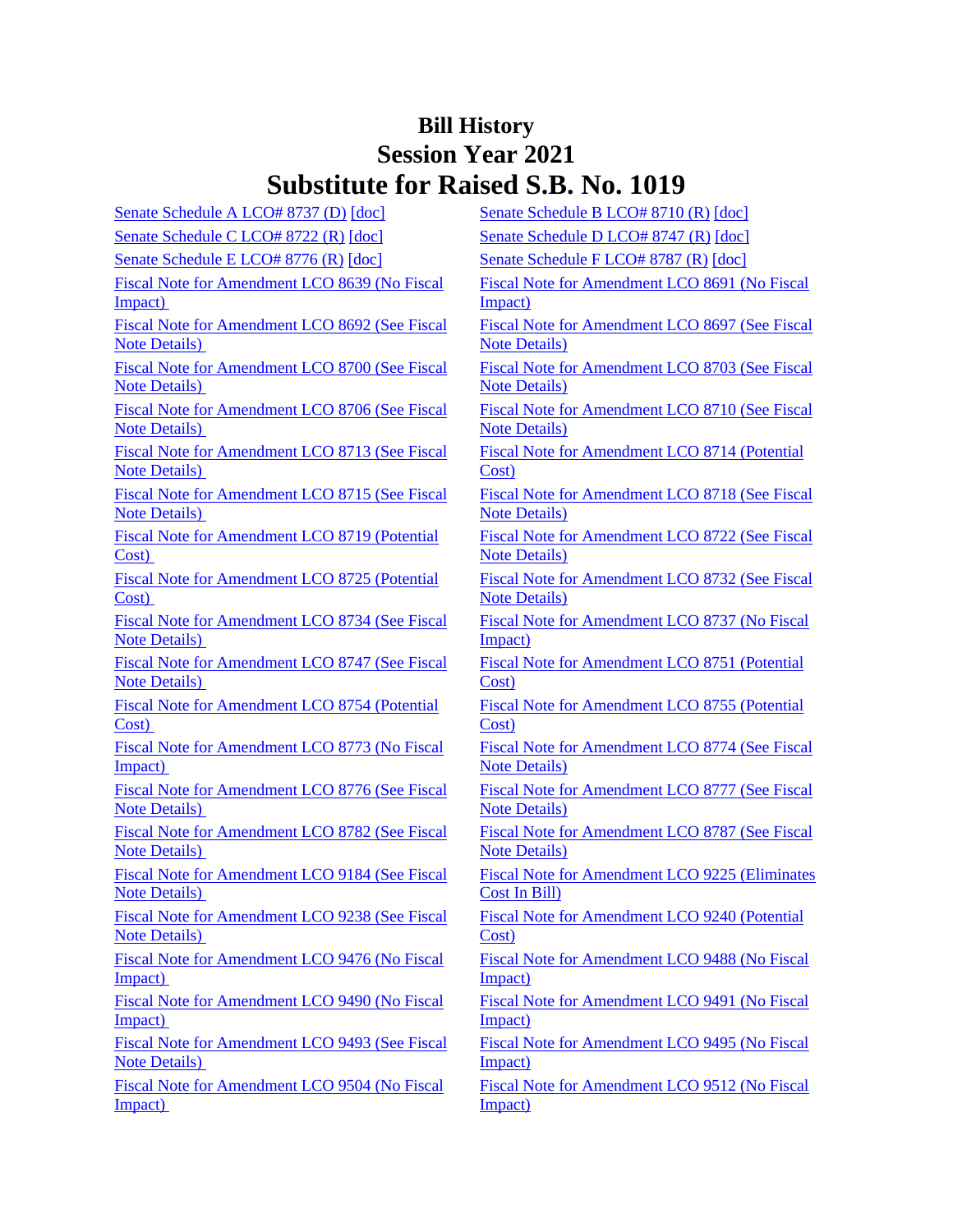[Fiscal Note for Amendment LCO 9522 \(No Fiscal](/2021/fna/pdf/2021SB-01019-R00LCO09522-FNA.PDF)  [Impact\)](/2021/fna/pdf/2021SB-01019-R00LCO09522-FNA.PDF) 

[Fiscal Note for Amendment LCO 9530 \(No Fiscal](/2021/fna/pdf/2021SB-01019-R00LCO09530-FNA.pdf)  [Impact\)](/2021/fna/pdf/2021SB-01019-R00LCO09530-FNA.pdf) 

[Senate LCO Amendment #8692 \(R\)](/2021/lcoamd/pdf/2021LCO08692-R00-AMD.pdf) [\[doc\]](https://search.cga.state.ct.us/dl2021/aml/doc/2021LCO08697-R00-AMD.DOCX) [Senate LCO Amendment #8697 \(R\)](/2021/lcoamd/pdf/2021LCO08697-R00-AMD.pdf) [doc] [Senate LCO Amendment #8700 \(R\)](/2021/lcoamd/pdf/2021LCO08700-R00-AMD.pdf) [\[doc\]](https://search.cga.state.ct.us/dl2021/aml/doc/2021LCO08703-R00-AMD.DOCX) [Senate LCO Amendment #8703 \(R\)](/2021/lcoamd/pdf/2021LCO08703-R00-AMD.pdf) [doc] [Senate LCO Amendment #8706 \(R\)](/2021/lcoamd/pdf/2021LCO08706-R00-AMD.pdf) [\[doc\]](https://search.cga.state.ct.us/dl2021/aml/doc/2021LCO08706-R00-AMD.DOCX) [Senate LCO Amendment #8713 \(R\)](/2021/lcoamd/pdf/2021LCO08713-R00-AMD.pdf) [\[doc\]](https://search.cga.state.ct.us/dl2021/aml/doc/2021LCO08713-R00-AMD.DOCX) [Senate LCO Amendment #8714 \(R\)](/2021/lcoamd/pdf/2021LCO08714-R00-AMD.pdf) [\[doc\]](https://search.cga.state.ct.us/dl2021/aml/doc/2021LCO08715-R00-AMD.DOCX) [Senate LCO Amendment #8715 \(R\)](/2021/lcoamd/pdf/2021LCO08715-R00-AMD.pdf) [doc] [Senate LCO Amendment #8718 \(R\)](/2021/lcoamd/pdf/2021LCO08718-R00-AMD.pdf) [\[doc\]](https://search.cga.state.ct.us/dl2021/aml/doc/2021LCO08719-R00-AMD.DOCX) [Senate LCO Amendment #8719 \(R\)](/2021/lcoamd/pdf/2021LCO08719-R00-AMD.pdf) [doc] [Senate LCO Amendment #8725 \(R\)](/2021/lcoamd/pdf/2021LCO08725-R00-AMD.pdf) [\[doc\]](https://search.cga.state.ct.us/dl2021/aml/doc/2021LCO08725-R00-AMD.DOCX) [Senate LCO Amendment #8732 \(R\)](/2021/lcoamd/pdf/2021LCO08732-R00-AMD.pdf) [\[doc\]](https://search.cga.state.ct.us/dl2021/aml/doc/2021LCO08732-R00-AMD.DOCX) [Senate LCO Amendment #8734 \(R\)](/2021/lcoamd/pdf/2021LCO08734-R00-AMD.pdf) [\[doc\]](https://search.cga.state.ct.us/dl2021/aml/doc/2021LCO08751-R00-AMD.DOCX) [Senate LCO Amendment #8751 \(R\)](/2021/lcoamd/pdf/2021LCO08751-R00-AMD.pdf) [doc] [Senate LCO Amendment #8754 \(R\)](/2021/lcoamd/pdf/2021LCO08754-R00-AMD.pdf) [\[doc\]](https://search.cga.state.ct.us/dl2021/aml/doc/2021LCO08754-R00-AMD.DOCX) [Senate LCO Amendment #8755 \(R\)](/2021/lcoamd/pdf/2021LCO08755-R00-AMD.pdf) [\[doc\]](https://search.cga.state.ct.us/dl2021/aml/doc/2021LCO08755-R00-AMD.DOCX) [Senate LCO Amendment #8773 \(R\)](/2021/lcoamd/pdf/2021LCO08773-R00-AMD.pdf) [\[doc\]](https://search.cga.state.ct.us/dl2021/aml/doc/2021LCO08774-R00-AMD.DOCX) [Senate LCO Amendment #8774 \(R\)](/2021/lcoamd/pdf/2021LCO08774-R00-AMD.pdf) [doc] [Senate LCO Amendment #8777 \(R\)](/2021/lcoamd/pdf/2021LCO08777-R00-AMD.pdf) [\[doc\]](https://search.cga.state.ct.us/dl2021/aml/doc/2021LCO08782-R00-AMD.DOCX) [Senate LCO Amendment #8782 \(R\)](/2021/lcoamd/pdf/2021LCO08782-R00-AMD.pdf) [doc] [House LCO Amendment #9184 \(R\)](/2021/lcoamd/pdf/2021LCO09184-R00-AMD.pdf) [\[doc\]](https://search.cga.state.ct.us/dl2021/aml/doc/2021LCO09225-R00-AMD.DOCX) [House LCO Amendment #9225 \(R\)](/2021/lcoamd/pdf/2021LCO09225-R00-AMD.pdf) [doc] [House LCO Amendment #9238 \(R\)](/2021/lcoamd/pdf/2021LCO09238-R00-AMD.pdf) [\[doc\]](https://search.cga.state.ct.us/dl2021/aml/doc/2021LCO09240-R00-AMD.DOCX) [House LCO Amendment #9240 \(R\)](/2021/lcoamd/pdf/2021LCO09240-R00-AMD.pdf) [doc] [House LCO Amendment #9476 \(R\)](/2021/lcoamd/pdf/2021LCO09476-R00-AMD.pdf) [\[doc\]](https://search.cga.state.ct.us/dl2021/aml/doc/2021LCO09495-R00-AMD.DOCX) [House LCO Amendment #9495 \(R\)](/2021/lcoamd/pdf/2021LCO09495-R00-AMD.pdf) [doc] [House LCO Amendment #9504 \(R\)](/2021/lcoamd/pdf/2021LCO09504-R00-AMD.pdf) [\[doc\]](https://search.cga.state.ct.us/dl2021/aml/doc/2021LCO09512-R00-AMD.DOCX) [House LCO Amendment #9512 \(R\)](/2021/lcoamd/pdf/2021LCO09512-R00-AMD.pdf) [doc] [House LCO Amendment #9555 \(R\)](/2021/lcoamd/pdf/2021LCO09555-R00-AMD.pdf) [\[doc\]](https://search.cga.state.ct.us/dl2021/aml/doc/2021LCO09555-R00-AMD.DOCX) [Public Act No. 21-32](/2021/ACT/PA/PDF/2021PA-00032-R00SB-01019-PA.PDF) [\[doc\]](https://search.cga.state.ct.us/dl2021/PA/DOC/2021PA-00032-R00SB-01019-PA.DOCX) [House Schedule A LCO# 9491 \(R\)](/2021/amd/S/pdf/2021SB-01019-R00HA-AMD.pdf) [\[doc\]](https://search.cga.state.ct.us/dl2021/AMd/DOC/2021SB-01019-R00HA-AMD.Docx) [House Schedule B LCO# 9522 \(R\)](/2021/amd/S/pdf/2021SB-01019-R00HB-AMD.pdf) [\[doc\]](https://search.cga.state.ct.us/dl2021/AMd/DOC/2021SB-01019-R00HB-AMD.Docx) [House Schedule C LCO# 9493 \(R\)](/2021/amd/S/pdf/2021SB-01019-R00HC-AMD.pdf)  $[doc]$  [House Schedule D LCO# 9530 \(R\)](/2021/amd/S/pdf/2021SB-01019-R00HD-AMD.pdf)  $[doc]$ [House Schedule E LCO# 9488 \(R\)](/2021/amd/S/pdf/2021SB-01019-R00HE-AMD.pdf) [\[doc\]](https://search.cga.state.ct.us/dl2021/AMd/DOC/2021SB-01019-R00HF-AMD.Docx) [House Schedule F LCO# 9490 \(R\)](/2021/amd/S/pdf/2021SB-01019-R00HF-AMD.pdf) [doc] [House Schedule G LCO# 9527 \(R\)](/2021/amd/S/pdf/2021SB-01019-R00HG-AMD.pdf) [\[doc\]](https://search.cga.state.ct.us/dl2021/AMd/DOC/2021SB-01019-R00HG-AMD.Docx) [Bill Analysis For File Copy 613](/2021/BA/PDF/2021SB-01019-R000613-BA.PDF) Bill Analysis for SB-1019, as amended by Senate<br> ["A"](/2021/BA/PDF/2021SB-01019-R01-BA.PDF) [File No. 613](/2021/FC/PDF/2021SB-01019-R000613-FC.PDF)

[APP Joint Favorable](/2021/TOB/S/PDF/2021SB-01019-R02-SB.PDF) [\[doc\]](https://search.cga.state.ct.us/dl2021/TOB/DOC/2021SB-01019-R02-SB.DOCX) [APP Vote Tally Sheet \(Joint Favorable\)](/2021/TS/S/PDF/2021SB-01019-R00APP-CV110-TS.PDF) [JUD Vote Tally Sheet \(Joint Favorable Substitute\)](/2021/TS/S/PDF/2021SB-01019-R00JUD-CV97-TS.PDF) [House Roll Call Vote 215 SENATE AMD A](/2021/VOTE/H/PDF/2021HV-00215-R00SB01019-HV.PDF) [House Roll Call Vote 216 HOUSE AMD C](/2021/VOTE/H/PDF/2021HV-00216-R00SB01019-HV.PDF) [House Roll Call Vote 217 HOUSE AMD D](/2021/VOTE/H/PDF/2021HV-00217-R00SB01019-HV.PDF) [House Roll Call Vote 218 HOUSE AMD E](/2021/VOTE/H/PDF/2021HV-00218-R00SB01019-HV.PDF) [House Roll Call Vote 219 HOUSE AMD B](/2021/VOTE/H/PDF/2021HV-00219-R00SB01019-HV.PDF) [House Roll Call Vote 220 HOUSE AMD F](/2021/VOTE/H/PDF/2021HV-00220-R00SB01019-HV.PDF) [House Roll Call Vote 221 HOUSE](/2021/VOTE/H/PDF/2021HV-00221-R00SB01019-HV.PDF) AMD G [House Roll Call Vote 222 AS AMENDED](/2021/VOTE/H/PDF/2021HV-00222-R00SB01019-HV.PDF) [Senate Roll Call Vote 193](/2021/VOTE/S/PDF/2021SV-00193-R00SB01019-SV.PDF)  [Senate Roll Call Vote 194](/2021/VOTE/S/PDF/2021SV-00194-R00SB01019-SV.PDF) Senate Roll Call Vote 195 [Senate Roll Call Vote 196](/2021/VOTE/S/PDF/2021SV-00196-R00SB01019-SV.PDF) Senate Roll Call Vote 197 [Senate Roll Call Vote 198](/2021/VOTE/S/PDF/2021SV-00198-R00SB01019-SV.PDF) 

**Introducer(s):** Judiciary Committee

[Fiscal Note for Amendment LCO 9527 \(No Fiscal](/2021/fna/pdf/2021SB-01019-R00LCO09527-FNA.PDF)  [Impact\)](/2021/fna/pdf/2021SB-01019-R00LCO09527-FNA.PDF)  [Fiscal Note for Amendment LCO 9555 \(No Fiscal](/2021/fna/pdf/2021SB-01019-R00LCO09555-FNA.PDF)  [Impact\)](/2021/fna/pdf/2021SB-01019-R00LCO09555-FNA.PDF)  [Senate LCO Amendment #8639 \(D\)](/2021/lcoamd/pdf/2021LCO08639-R00-AMD.pdf) [\[doc\]](https://search.cga.state.ct.us/dl2021/aml/doc/2021LCO08691-R00-AMD.DOCX) [Senate LCO Amendment #8691 \(R\)](/2021/lcoamd/pdf/2021LCO08691-R00-AMD.pdf) [doc]

[Fiscal Note For File Copy 613](/2021/FN/PDF/2021SB-01019-R000613-FN.PDF) Fiscal Note for SB-1019, As Amended by Senate "A" [\(LCO 8737\)](/2021/FN/PDF/2021SB-01019-R01-FN.PDF) [JUD Joint Fav. Rpt](/2021/JFR/S/PDF/2021SB-01019-R00JUD-JFR.PDF) [Summary for Public Act No. 21-32](/2021/SUM/PDF/2021SUM00032-R02SB-01019-SUM.PDF) [Raised Bill](/2021/TOB/S/PDF/2021SB-01019-R00-SB.PDF) [\[doc\]](https://search.cga.state.ct.us/dl2021/TOB/DOC/2021SB-01019-R01-SB.DOCX) **IUD Joint Favorable Substitute [doc]**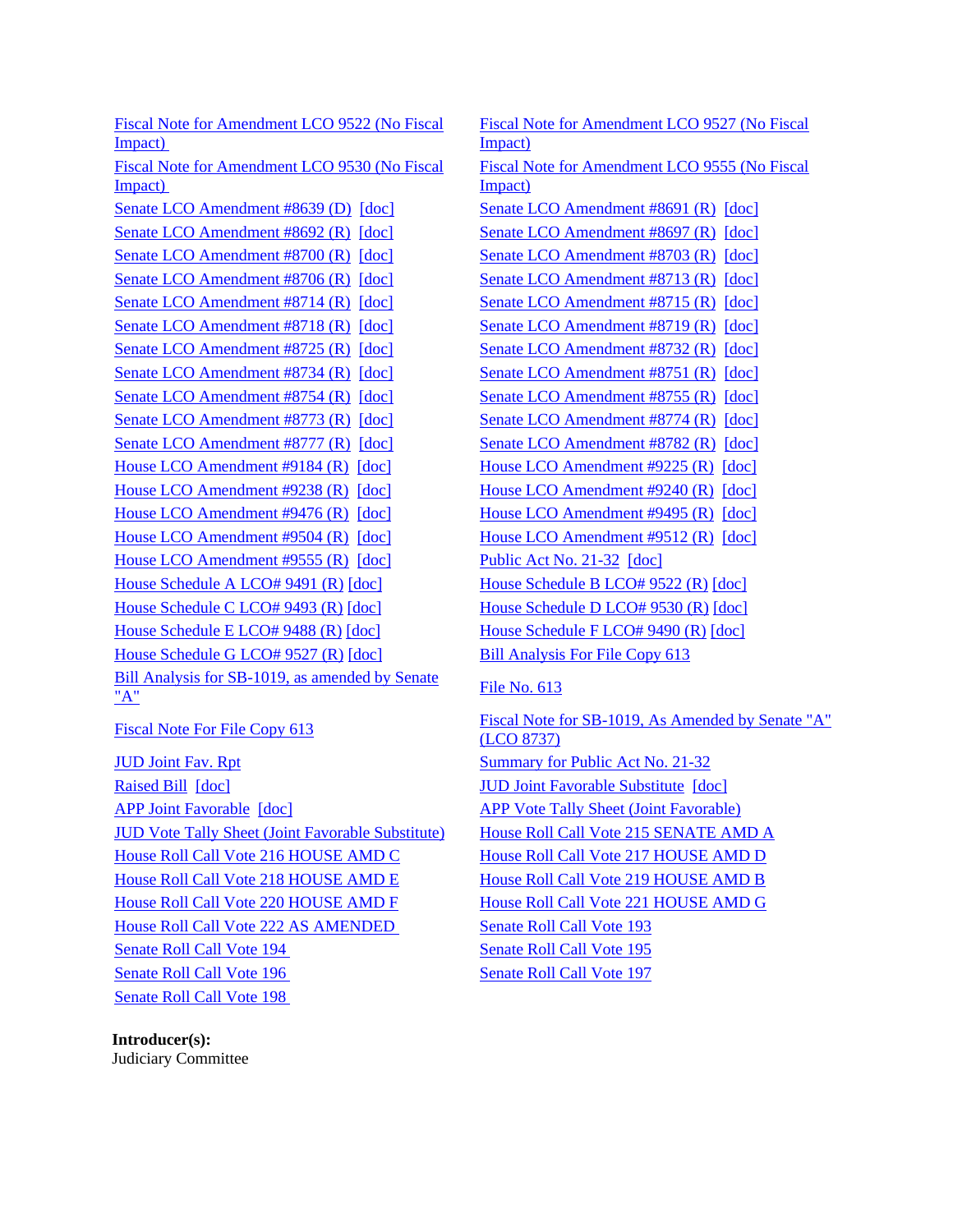**Title:** AN ACT CONCERNING THE BOARD OF PARDONS AND PAROLES, ERASURE OF CRIMINAL RECORDS FOR CERTAIN MISDEMEANOR AND FELONY OFFENSES, PROHIBITING DISCRIMINATION BASED ON ERASED CRIMINAL HISTORY RECORD INFORMATION AND CONCERNING THE RECOMMENDATIONS OF THE CONNECTICUT SENTENCING COMMISSION WITH RESPECT TO MISDEMEANOR SENTENCES.

**Statement of Purpose:** To (1) require certain training to members of the Board of Pardons and Paroles and to require the board to provide a written explanation when denying a pardon, to streamline record erasure in the case of misdemeanors and certain felonies, (2) waive certain fees for applicants for a pardon, (3) allow for appointment of a deputy warden to serve as director of reentry services, (4) establish a reentry employment advisory committee, (5) prohibit discrimination against a person based on such person's erased criminal history record information, and (6) enact the Connecticut Sentencing Commission's recommendations with respect to misdemeanor offenses.

## **Bill History:**

03-04-2021 REFERRED TO JOINT COMMITTEE ON Judiciary Committee 03-05-2021 PUBLIC HEARING 03/10 04-05-2021 JOINT FAVORABLE SUBSTITUTE 04-08-2021 FILED WITH LEGISLATIVE COMMISSIONERS' OFFICE 04-19-2021 REFERRED TO OFFICE OF LEGISLATIVE RESEARCH AND OFFICE OF FISCAL ANALYSIS 04/26/21-10:00 AM 04-26-2021 REPORTED OUT OF LEGISLATIVE COMMISSIONERS' OFFICE 04-26-2021 FAVORABLE REPORT, TABLED FOR THE CALENDAR, SENATE 04-26-2021 SENATE CALENDAR NUMBER 349 04-26-2021 FILE NUMBER 613 05-05-2021 REFERRED BY SENATE TO COMMITTEE ON Appropriations Committee 05-10-2021 JOINT FAVORABLE 05-11-2021 FILED WITH LEGISLATIVE COMMISSIONERS' OFFICE 05-11-2021 REPORTED OUT OF LEGISLATIVE COMMISSIONERS' OFFICE 05-11-2021 NO NEW FILE BY COMMITTEE ON Appropriations Committee 05-11-2021 FAVORABLE REPORT, TABLED FOR THE CALENDAR, SENATE 05-18-2021 SENATE ADOPTED SENATE AMENDMENT SCHEDULE A:LCO-8737 05-18-2021 SENATE REJECTED SENATE AMENDMENT SCHEDULE B:LCO-8710 05-18-2021 SENATE REJECTED SENATE AMENDMENT SCHEDULE C:LCO-8722 05-18-2021 SENATE REJECTED SENATE AMENDMENT SCHEDULE D:LCO-8747 05-18-2021 SENATE REJECTED SENATE AMENDMENT SCHEDULE E:LCO-8776 05-18-2021 SENATE REJECTED SENATE AMENDMENT SCHEDULE F:LCO-8787 05-18-2021 SENATE PASSED AS AMENDED BY SENATE AMENDMENT SCHEDULE A 05-19-2021 FAVORABLE REPORT, TABLED FOR THE CALENDAR, HOUSE 05-19-2021 HOUSE CALENDAR NUMBER 514 05-27-2021 HOUSE ADOPTED SENATE AMENDMENT SCHEDULE A 05-27-2021 AMENDMENT WITHDRAWN, HOUSE AMENDMENT SCHEDULE A:LCO-9491 05-27-2021 AMENDMENT WITHDRAWN, HOUSE AMENDMENT SCHEDULE B:LCO-9522 05-27-2021 HOUSE REJECTED HOUSE AMENDMENT SCHEDULE C:LCO-9493 05-27-2021 HOUSE REJECTED HOUSE AMENDMENT SCHEDULE D:LCO-9530 05-27-2021 HOUSE REJECTED HOUSE AMENDMENT SCHEDULE E:LCO-9488 05-27-2021 HOUSE RE-OFFERED, HOUSE AMEND. SCH B-9522 05-27-2021 HOUSE REJECTED HOUSE AMENDMENT SCHEDULE B:LCO-9522 05-27-2021 HOUSE REJECTED HOUSE AMENDMENT SCHEDULE F:LCO-9490 05-27-2021 HOUSE REJECTED HOUSE AMENDMENT SCHEDULE G:LCO-9527 05-27-2021 HOUSE PASSED AS AMENDED BY SENATE AMENDMENT SCHEDULE A 05-27-2021 IN CONCURRENCE